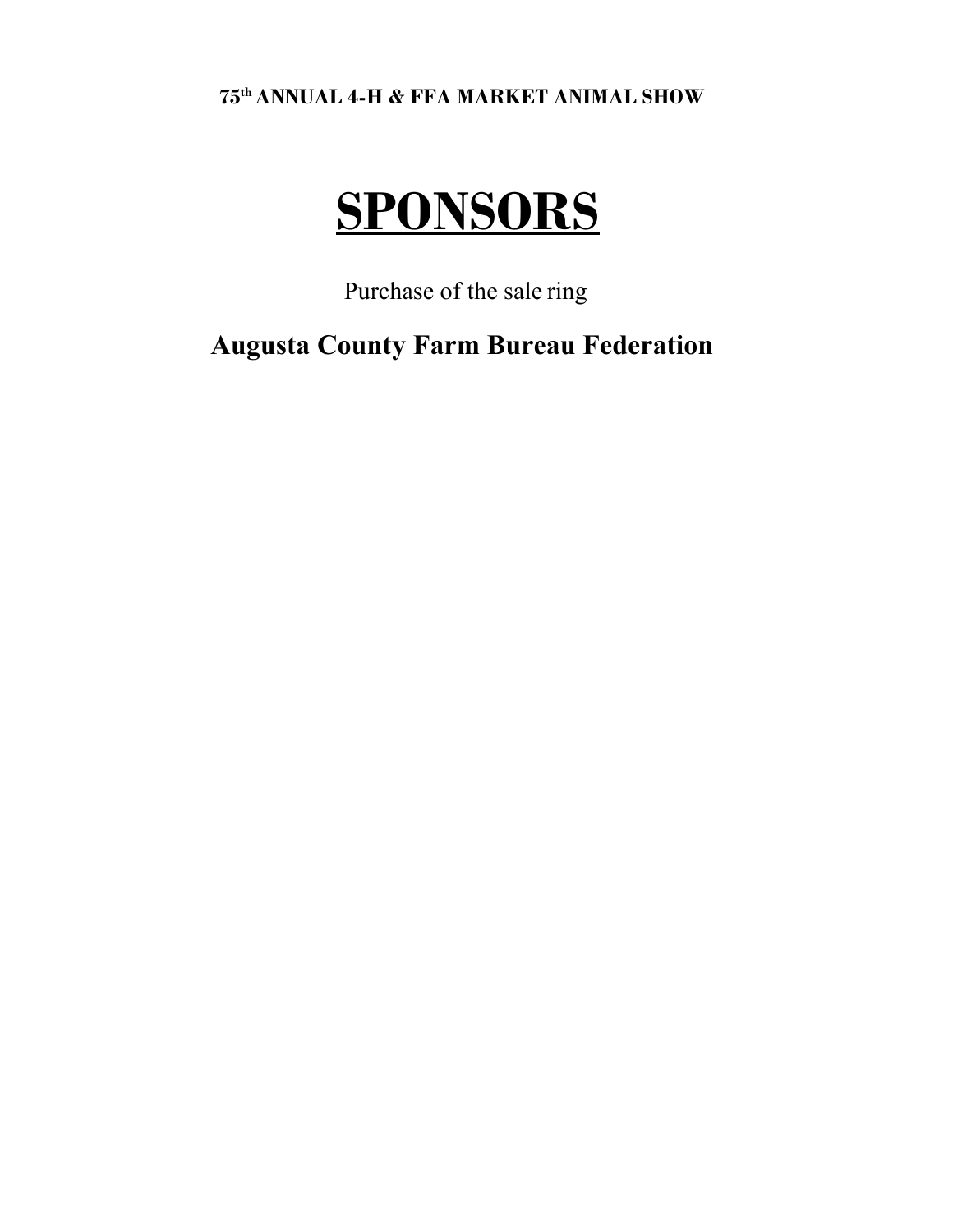## **OUR SINCERE APPRECIATION**

The leaders of Augusta County 4-H and FFA organizations would like to say thank you to all of our sponsors and supporters for contributing financially to the  $75<sup>th</sup>$  Annual 4-H and FFA Market Animal Show and Sale. The individuals and organizations represented in this catalogue and leading associations for the improvement of the livestock industry have been most cooperative in making show prizes and special awardspossible.

**Augusta Cooperative Farm Bureau Farm Credit & Country Mortgages LCC Computers Williams Brothers Tree & Lawn Service Shenandoah Valley Office Equipment Chris Wojciechowski Commonwealth Vet Westwood Animal Clinic Triple B Farms Virginia Dept. of Agriculture & Consumer Services** (**VDACS) Jollivue-Barterbrook Ruritan B & S Construction BTS Nick Collins YNBP & Company Blue Ridge Lumber Ben Yoder**, **Josh Puffenbarger, Cody Manspile** and **Jeff Showalter Staunton Veterinary Clinic Homestead Materials Handling Corporation** Thank you to **Rockingham Livestock** for bonding our sale.

As always, we greatly appreciate the **Augusta Expo Event Center** for hosting the Show and Sale.